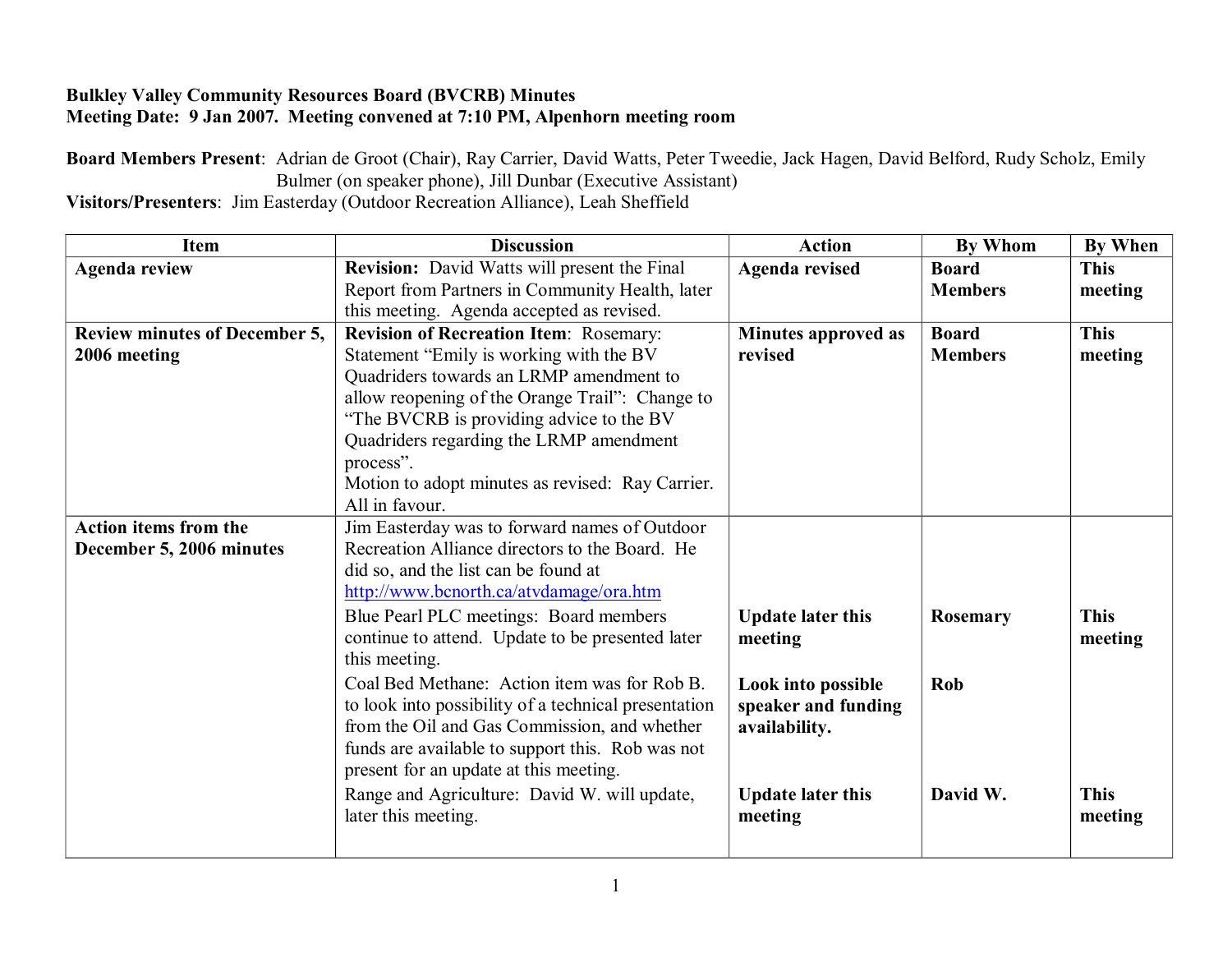| Item                                        | <b>Discussion</b>                                                                                                                                                                                                                                                                                                                                                                                                                                                                                                                                                                                                                                                                                                                                                                                                                                                                                                                                                                                                                                                                           | <b>Action</b>                                                     | <b>By Whom</b>              | <b>By When</b> |
|---------------------------------------------|---------------------------------------------------------------------------------------------------------------------------------------------------------------------------------------------------------------------------------------------------------------------------------------------------------------------------------------------------------------------------------------------------------------------------------------------------------------------------------------------------------------------------------------------------------------------------------------------------------------------------------------------------------------------------------------------------------------------------------------------------------------------------------------------------------------------------------------------------------------------------------------------------------------------------------------------------------------------------------------------------------------------------------------------------------------------------------------------|-------------------------------------------------------------------|-----------------------------|----------------|
|                                             | Board procedures and rules of order: Board<br>informed Adrian about last meeting's discussion<br>re: Rules of order, i.e. Board strives for<br>consensus, issues go to vote only if Board is split,<br>no names to be attached to votes. Adrian: Terms<br>of Reference describe how to proceed as well.                                                                                                                                                                                                                                                                                                                                                                                                                                                                                                                                                                                                                                                                                                                                                                                     |                                                                   |                             |                |
|                                             | Jill was to investigate having a secure area on<br>website for members only. This can be done, but<br>Board is comfortable with e-mails for info<br>exchange, particularly for members on dial-up.<br>Members should be cautious about creating long<br>e-mail threads.                                                                                                                                                                                                                                                                                                                                                                                                                                                                                                                                                                                                                                                                                                                                                                                                                     | Continue with e-<br>mails and faxes for<br>information exchange   | <b>All Board</b><br>members | On-going       |
| <b>Arability Studies in the IRM</b><br>Zone | Leah Sheffield: Bulkley Valley IRM Zone<br>Arability Project - 2005: Full report and<br>Executive summary are both available. History:<br>The initial draft of the LUP put a cap on future<br>agricultural development. The Ministry of<br>Agriculture and Lands had concerns that there<br>might be significant areas of arable land affected<br>by the cap, so an arability study was carried out.<br>Findings were that 76% or about 5,000 hectares<br>of what was looked at in the IRM zone is arable.<br>The Ministry would like to work with the<br>BVCRB to allow applications for Agricultural<br>Leases to proceed. Only a few applications are<br>expected, and there is only a very small chance<br>that any would become fee simple. Applicants<br>are directed to Ag/Wildlife areas first, but Ag<br>Leases must be within 15 km of applicant's home<br>place.<br>Adrian: As long as SRMP strategies are<br>followed, BVCRB receives referrals and doesn't<br>need to take any action.<br>Ray: What is Ministry opinion of Len<br>Vanderstar's report "Bulkley Valley Wildlife | <b>Summarize this</b><br>discussion in an e-<br>mail to the BVCRB | Leah<br><b>Sheffield</b>    |                |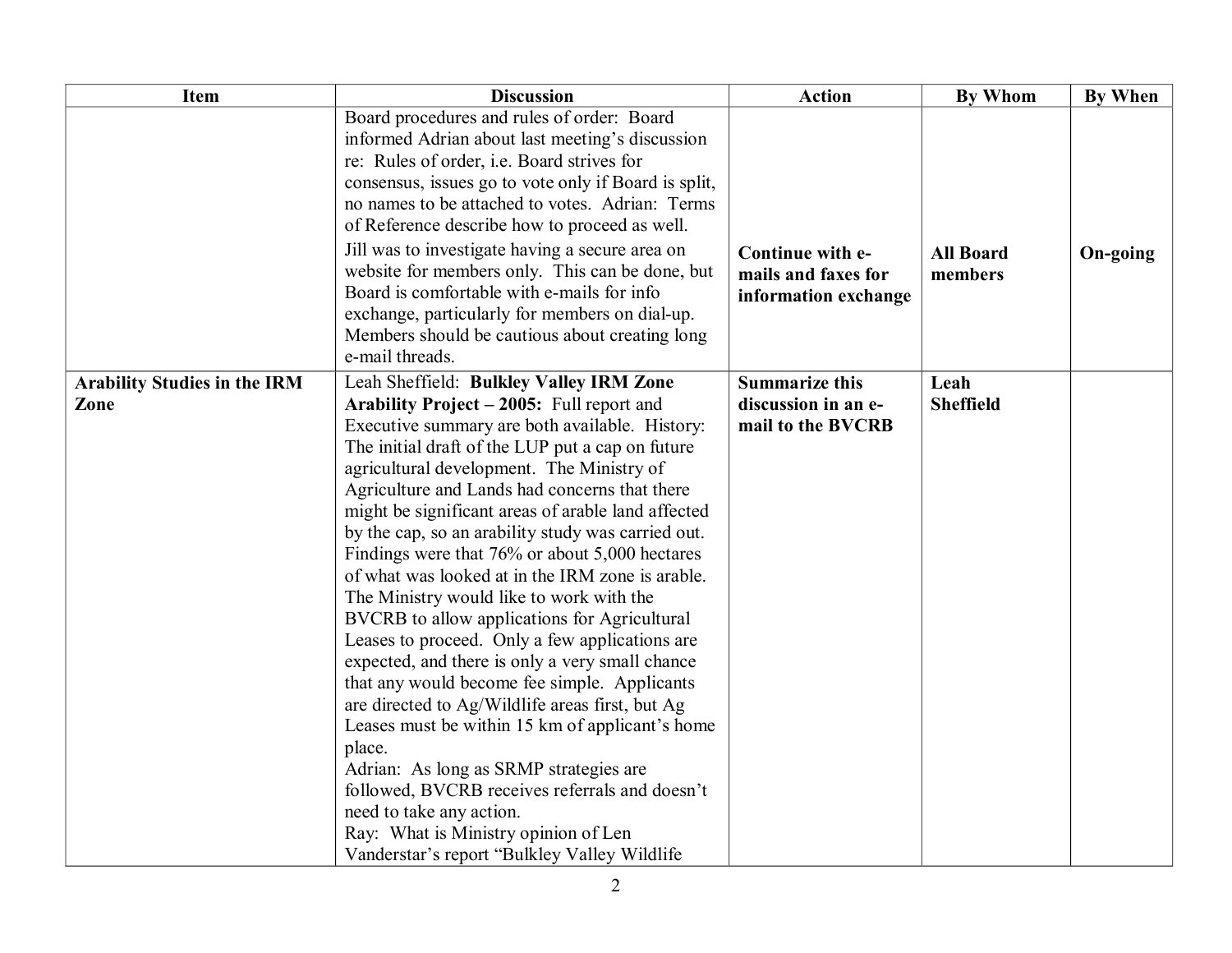| <b>Item</b>                   | <b>Discussion</b>                                                                           | <b>Action</b>                 | <b>By Whom</b>  | <b>By When</b> |
|-------------------------------|---------------------------------------------------------------------------------------------|-------------------------------|-----------------|----------------|
|                               | Habitat Management Areas and Fish & Wildlife<br>Reserves"? Leah: They have worked with Len  |                               |                 |                |
|                               | on this for 2 years. Wildlife Reserves wouldn't                                             |                               |                 |                |
|                               | affect the potential for agricultural use, if these                                         |                               |                 |                |
|                               | areas are needed for agriculture in future.                                                 |                               |                 |                |
| Subcommittee                  | (1) Mining and Energy Development                                                           | <b>Continue to attend</b>     | Rob, Jack,      | On-going       |
| Reports/Issues/Correspondence | Blue Pearl update: Rosemary will attend PLC                                                 | <b>PLC</b> meetings           | <b>Rosemary</b> |                |
|                               | meetings for the next few months. Adrian:                                                   |                               |                 |                |
|                               | Upcoming February meetings may be for PLC                                                   |                               |                 |                |
|                               | groups prior to release of application. Ray:                                                |                               |                 |                |
|                               | These are likely for presentation of the screening                                          |                               |                 |                |
|                               | report, which goes to the PLC prior to public                                               |                               |                 |                |
|                               | release. Adrian: How should BVCRB proceed                                                   |                               |                 |                |
|                               | with review? Rosemary: BVCRB interests are<br>limited to LRMP concerns, e.g. Water quality. |                               |                 |                |
|                               | Ray: Acid rock drainage will be the most                                                    | <b>Contact Bill Price for</b> | <b>Rosemary</b> | <b>Next</b>    |
|                               | challenging issue. Independent reviewers could                                              | further advice and            |                 | meeting        |
|                               | give us the condensed version of their reviews.                                             | possible attendance           |                 |                |
|                               | Peter: Action item: We should find out who                                                  | at next meeting               |                 |                |
|                               | could do this. Rosemary: Will contact Bill Price,                                           |                               |                 |                |
|                               | and invite to next meeting to provide further                                               | <b>Contact Eamon</b>          | <b>Adrian</b>   | <b>Next</b>    |
|                               | advice. Adrian will also talk to Eamon                                                      | O'Donaghue re:                |                 | meeting        |
|                               | O'Donaghue for funding support.                                                             | <b>Funding support</b>        |                 |                |
|                               |                                                                                             |                               |                 |                |
|                               | Coal Bed Methane: Outrider Energy has                                                       |                               |                 |                |
|                               | withdrawn from the project. Rosemary attended                                               |                               |                 |                |
|                               | November meeting of the Telkwa Water Working                                                |                               |                 |                |
|                               | Group. Terms of Reference were not complete so                                              |                               |                 |                |
|                               | she volunteered to work on them. No further                                                 |                               |                 |                |
|                               | action since, but because she is filling in for Rob                                         |                               |                 |                |
|                               | she may not be getting all info. Further updates                                            |                               |                 |                |
|                               | may be coming if NorWest pursues the tenure.                                                |                               |                 |                |
|                               | Adrian has sent out last TWTWG meeting                                                      |                               |                 |                |
|                               | minutes.                                                                                    |                               |                 |                |
|                               |                                                                                             |                               |                 |                |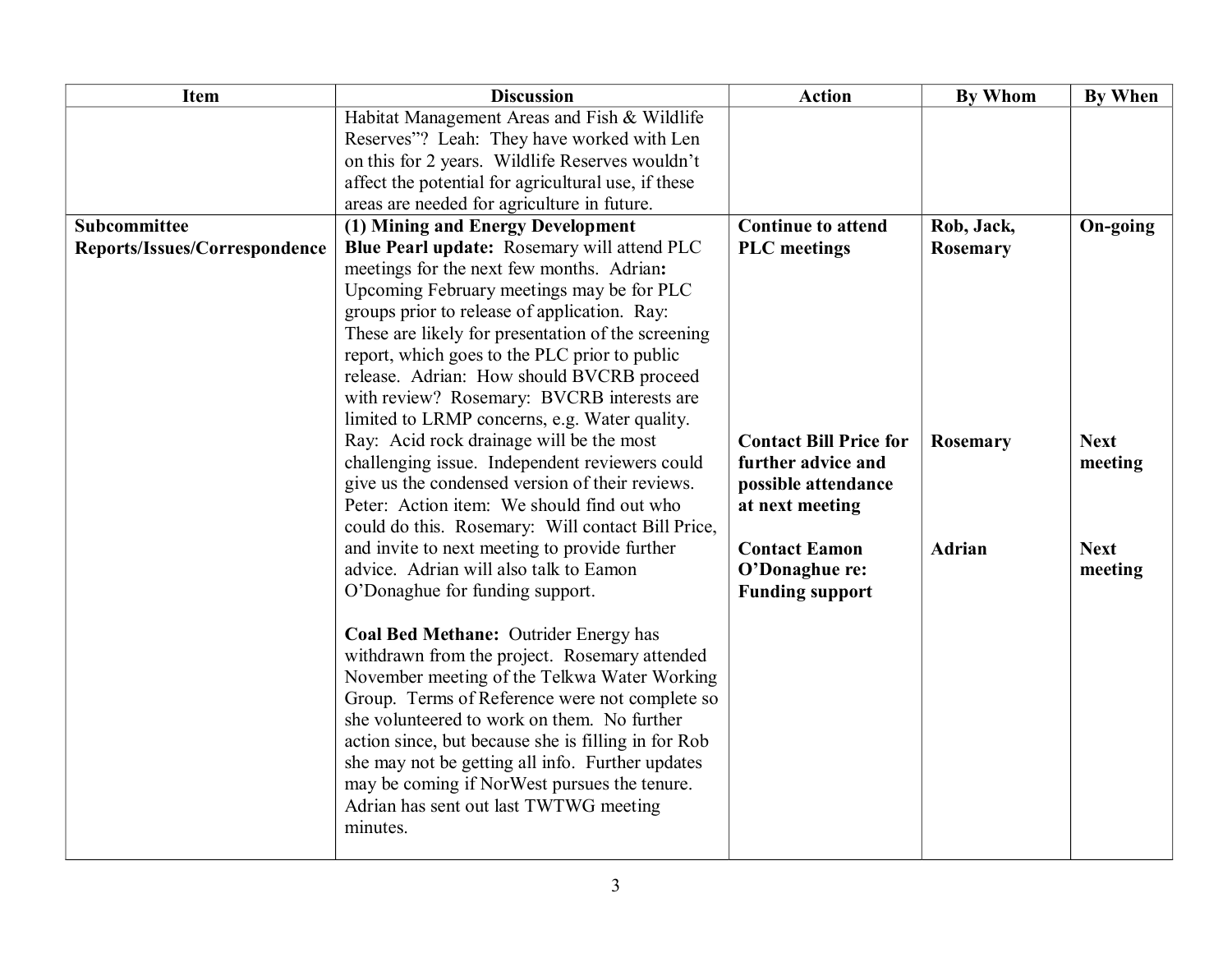| <b>Item</b>                    | <b>Discussion</b>                                  | <b>Action</b>               | <b>By Whom</b> | By When     |
|--------------------------------|----------------------------------------------------|-----------------------------|----------------|-------------|
|                                | (2) Recreation:                                    |                             |                |             |
|                                | Emily presented her Recreation Report.             | <b>Invite Kevin Eskelin</b> | Adrian         | <b>Next</b> |
|                                | RAMP completion: A work plan, not a "study"        | to next meeting             |                | meeting     |
|                                | (as in ILMB letter of Dec 12/06) is needed by      |                             |                |             |
|                                | March 31. Emily will meet with Fred Oliemans       | <b>Meet with Fred</b>       | Emily, other   |             |
|                                | to discuss. Interagency roles should be defined    | <b>Oliemans</b>             | Recreation     |             |
|                                | by fall of 2007. Adrian will invite Kevin Eskelin  |                             | subcommittee   |             |
|                                | to next meeting to discuss.                        |                             | members        |             |
|                                | Orange Trail: Rosemary: We are working on a        |                             |                |             |
|                                | process or template for LRMP amendments. Our       |                             |                |             |
|                                | role is to advise BV Quadriders of the process,    |                             |                |             |
|                                | and then make recommendations to Parks             |                             |                |             |
|                                | depending on submission(s) from BV Quadriders.     |                             |                |             |
|                                | Discussion followed re: Amendments to RAMP.        |                             |                |             |
|                                | Board members agreed that they won't address       |                             |                |             |
|                                | amendments to RAMP.                                |                             |                |             |
|                                | Jim Easterday: Related letters of interest are:    |                             |                |             |
|                                | ORA letter re: Orange Trail, Dec 9/06              |                             |                |             |
|                                | ORA letter re: McKendrick Mountain, Nov            |                             |                |             |
|                                | 28/06, on ORA website.                             |                             |                |             |
|                                | Letter re: ATV activity on sensitive areas, Dec    |                             |                |             |
|                                | 6/06, on ORA website.                              |                             |                |             |
|                                | (3) Range and Agriculture: Letter responding       | Revise letter as per        | Rosemary       |             |
|                                | to "Bulkley Valley Wildlife Habitat Management     | discussion                  |                |             |
|                                | Areas and Fish & Wildlife Reserves" by Len         |                             |                |             |
|                                | Vanderstar has been drafted and circulated.        |                             |                |             |
|                                | Adrian asked Board members present to disclose     |                             |                |             |
|                                | their positions on this issue and the letter. Some |                             |                |             |
|                                | members support the proposal to apply Sections     |                             |                |             |
|                                | 16 and 17 of the Land Act to parcels under         |                             |                |             |
|                                | discussion; some do not. Letter will be revised to |                             |                |             |
|                                | reflect this.                                      |                             |                |             |
| <b>LWBC Referrals and Land</b> | None at this time                                  |                             |                |             |
| <b>Tenures</b>                 |                                                    |                             |                |             |